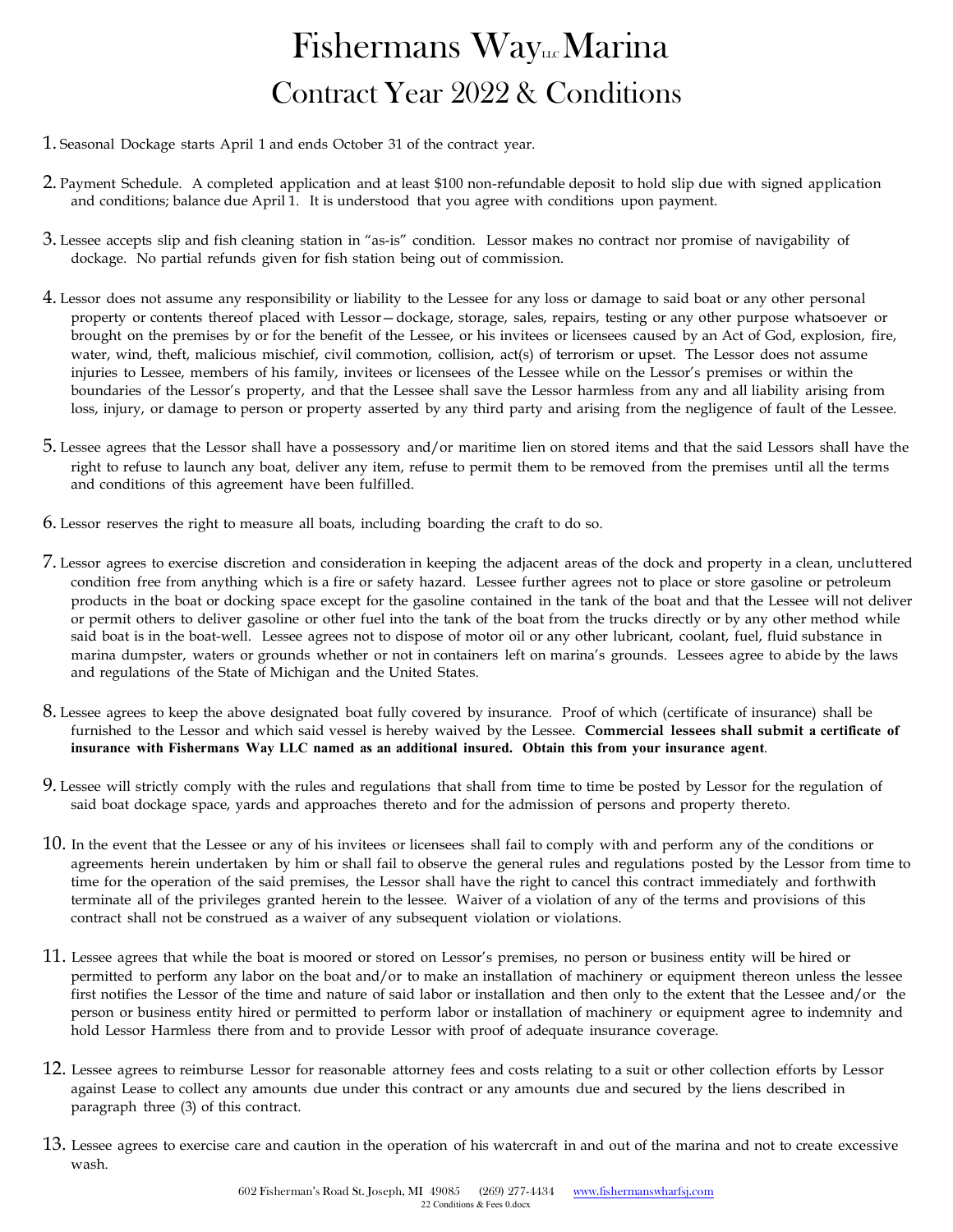# $F$ ishermans Way

### Conditions (cont'd)

- 14. In the event of emergency affecting the boat or other boats or persons or property, the Lessor, in its sole discretion, reserves the right to move the boat provided that Lessor shall not be required to provide this service. In the event such service is provided, Lessee will be billed at Lessor's prevailing rates for the service rendered, posted in the Lessor's office and Lessee shall be required to pay all costs incurred by Lessor on Lessee's behalf. Lessee shall indemnify and hold Lessor safe and harmless from any and all liability, injury, loss or damage caused by or resulting to Lessee's boat due to an emergency situation.
- 15. Lessee agrees not to hold Lessor liable for any loss caused by the weather or any other event beyond the control of the Lessor provided said loss is not caused by the negligence of the Lessor or its agents and/or employees.
- 16. It is mutually understood and agreed that all terms and provisions contained in this contract are severable and that in the event any of them shall be held to be invalid by any competent Court, this Contract shall be interpreted as if such invalid term or provision or covenant were not contained in this contract.
- 17. Lessee agrees that past due balances will be assessed a Twenty Dollar (\$20.00) administrative late charge. Twenty dollars will be added to the account on the first day of the month following due payment and another twenty dollars added on the first of each subsequent month until the past due balance and late charges are paid in full.
- 18. Cars illegally parked may be towed away at owners' expense. Each lessee is allowed two slots and/or nearly adjacent to their rented slip. Guests may park in these slots (at lessor's discretion) or in the lot near the access road (Fisherman's Road).
- 19. This contract and any rights herein may be terminated should the Lessee walk a pet inside the marina without a leash and an implement and bag for disposal of pet waste. Unleashed or unattended animals, or animals chained to any marina property will be turned over to the Berrien County Animal Control Center.
- 20. Dinghies will not be stored on the grass or sidewalk. Tents and patio enclosures, ATVs, Jet Skis or RVs of any type will not be allowed to be setup or used on marina grounds without prior written approval. There will be no launching or retrieving of jet skis or similar personal type watercraft within the marina without prior written approval. Approval may be rescinded at any time.
- 21. Lessee accepts all responsibility for self and invitees when using any marina facility and agrees to abide by the rules and regulations as posted at the Marina office. Lessee will attest and/or make whole that invitees/licensees and themselves have left the marina and its facilities in as good and clean a condition as they found it.
- 22. No fireworks are permitted within the marina.
- 23. Use of the **Fish Cleaning Station** is limited to Marina Lessees ONLY. Unauthorized persons will be asked to vacate the premises and repeated violations by lessees allowing others to use them will result in a suspension or revocation of its use.
- 24. The property north of the wooden gate is private; please refrain from walking through this section.
- 25. Key Deposit: \$25. Re-issue a lost key: \$ 50
- 26. \$100 CREDIT for each paid-in-full season referral.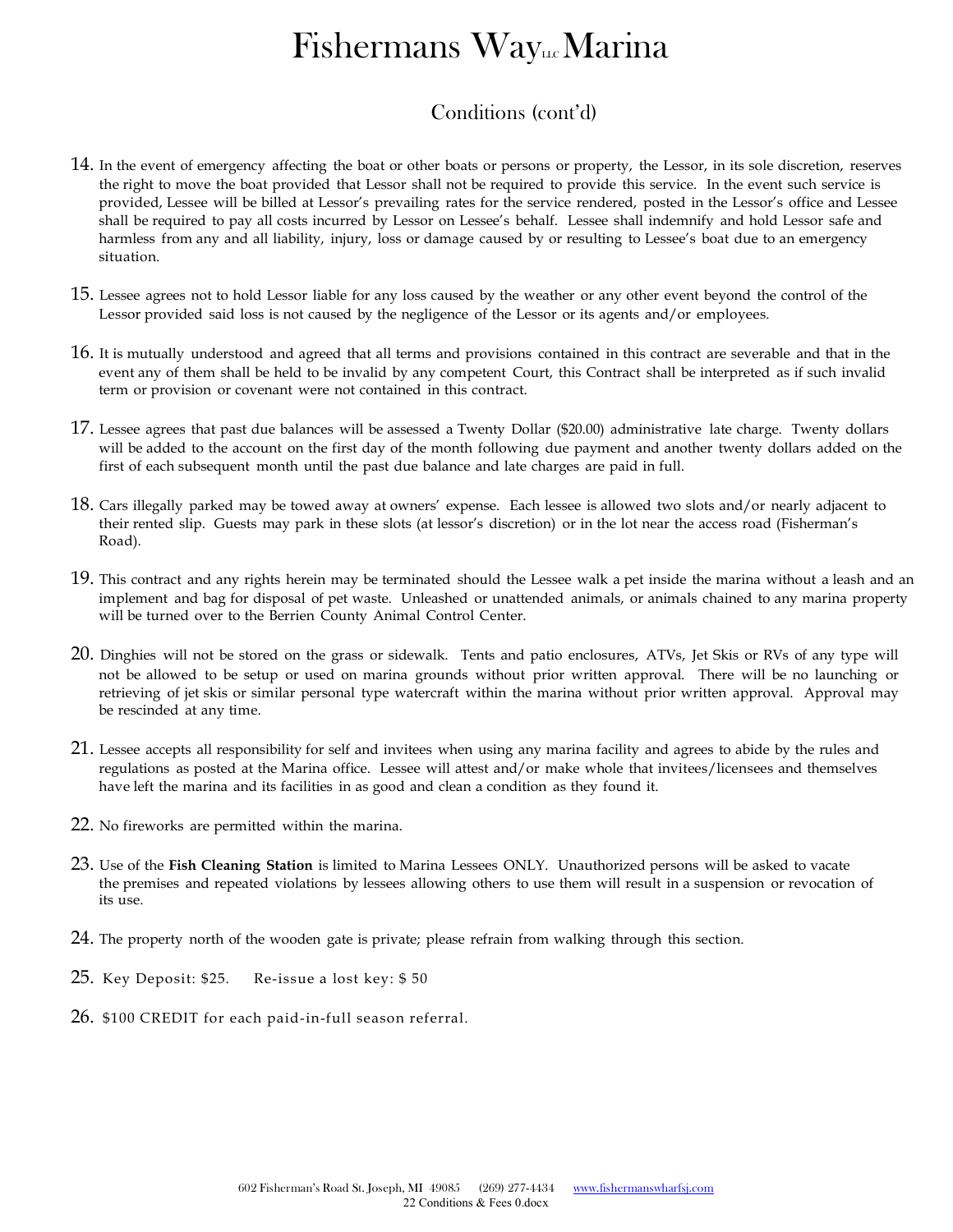# Fishermans WayLLC Marina

## 2022 Fee Schedule

| <b>Fees</b>      | <b>Slip Fee</b> | <b>Fish</b><br>Cleaning<br><b>Station</b><br>(+ Slip Fee) | Covered<br><b>Slips</b><br>(+ Slip Fee) | Proof of<br><b>Ins</b> | FW as<br><b>Secondary</b><br><b>Insured</b> |
|------------------|-----------------|-----------------------------------------------------------|-----------------------------------------|------------------------|---------------------------------------------|
| <b>Charter</b>   | \$2,600         | \$600                                                     | \$600                                   | Υ                      | Y                                           |
|                  |                 |                                                           |                                         |                        |                                             |
|                  |                 |                                                           |                                         |                        |                                             |
| Non-Charter      |                 |                                                           |                                         |                        |                                             |
| Less than 30'    | \$2,200         | \$200                                                     | \$400                                   | Y                      |                                             |
| 30' and over     | \$2,600         | \$200                                                     | \$400                                   | Υ                      |                                             |
|                  |                 |                                                           |                                         |                        |                                             |
|                  |                 |                                                           |                                         |                        |                                             |
|                  |                 |                                                           |                                         |                        |                                             |
|                  |                 |                                                           |                                         |                        |                                             |
| <b>Jet Skis</b>  | \$1,200         |                                                           |                                         | Υ                      |                                             |
| <b>Zodiacs</b>   |                 |                                                           |                                         |                        |                                             |
| >20'             | \$1,000         |                                                           |                                         | Y                      |                                             |
| > 20'            | \$1,200         |                                                           |                                         | Υ                      |                                             |
|                  |                 |                                                           |                                         |                        |                                             |
| Overnight Rental | \$2             | Per Foot Per                                              | Night                                   |                        |                                             |
|                  |                 |                                                           |                                         |                        |                                             |